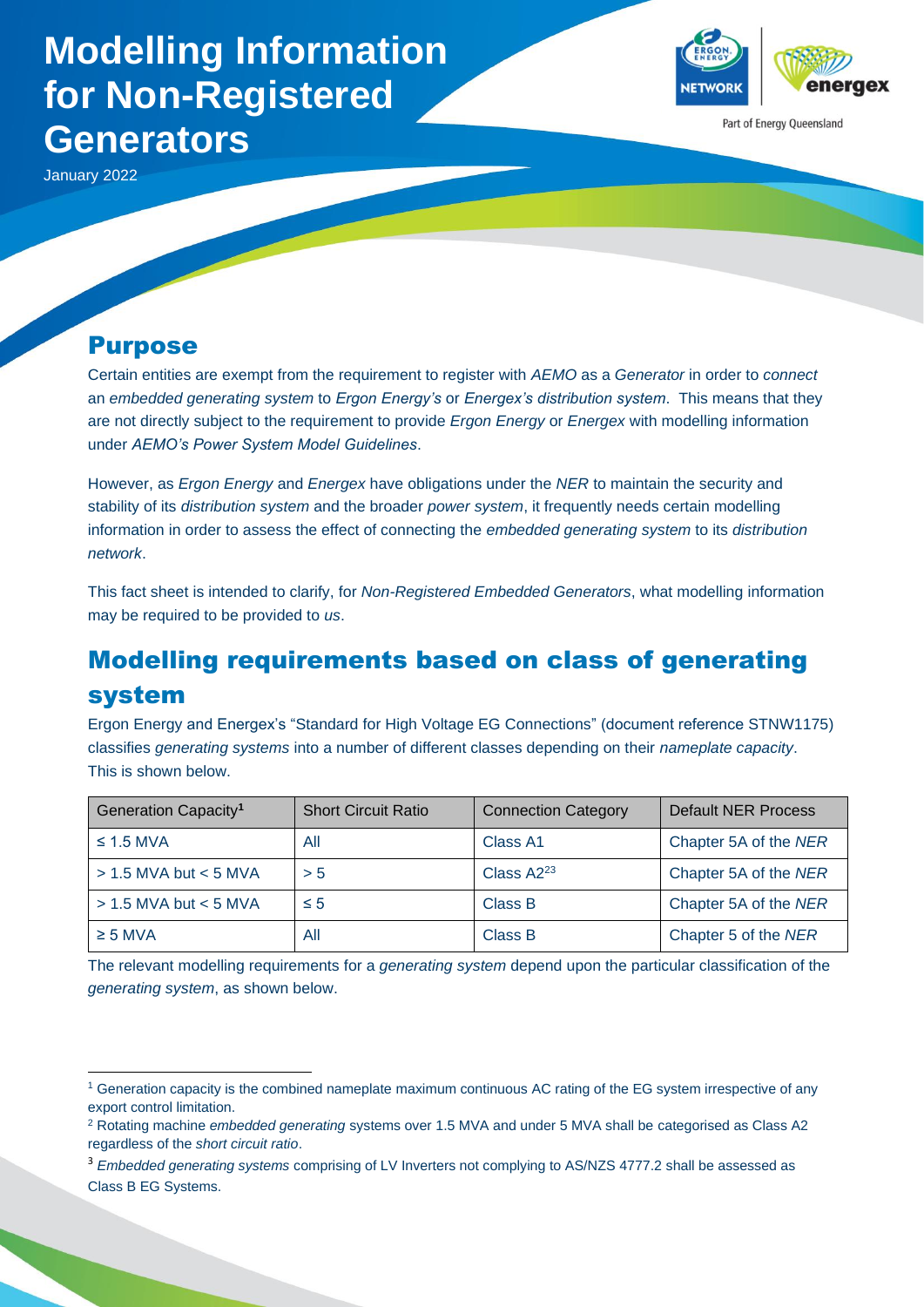| <b>Generation Capacity</b>                        | <b>Connection Type</b> | <b>Modelling Requirement</b>                                                         |
|---------------------------------------------------|------------------------|--------------------------------------------------------------------------------------|
| Class A1,<br>$\leq$ 1.5 MVA                       | Chapter 5A of the NER  | <i>PSCAD™/EMTDC™</i> model generally not<br>required.                                |
| Class A <sub>2</sub><br>$> 1.5$ MVA but $< 5$ MVA | Chapter 5A of the NER  | Site-specific PSCAD™/EMTDC™ model<br>required. <sup>45</sup>                         |
| Class B,<br>$> 1.5$ MVA but $< 5$ MVA             | Chapter 5A of the NER  | Site-specific tuned PSCAD™/EMTDC™ model<br>required to be provided by the Proponent. |
| Class B,<br>$\geq$ 5 MVA                          | Chapter 5 of the NER   | Site-specific tuned PSCAD™/EMTDC™ model<br>required to be provided by the Proponent. |

This Fact Sheet deals with:

- Class A2 systems; and
- those Class B systems that are  $<$  5 MVA.

#### Requirements for Class A2 generating systems

For a Class A2 *generating system*, *you* will need to give *us* a pre-validated and current electromagnetic transient-type simulation model that is compatible with version 5 of *PSCADTM/EMTDCTM* and compiled with Intel OneAPI Fortran Compiler: Classic 2021.x (32-bit & 64-bit). Models shall be delivered in a format that allows for maintenance for life of asset. (e.g. .dll, support files).

*You* must also ensure that *we* are given a *releasable user guide* for the *PSCADTM/EMTDCTM* model, which should incorporate details on how to use the *PSCADTM/EMTDCTM* model. This *releasable user guide* must contain sufficient information to allow entities with no prior knowledge of the particular *embedded generating system* to perform system studies.

The modelling parameters must be consistent with the *releasable user guide*.

This simulation model must:

- a) fully and accurately represent the particular *embedded generating system*, that is, it must:
	- i. be based on data specific to the particular manufacturer, make and model of the *embedded generating system*;
	- ii. incorporate *OEM*-specific simulation models where available (which may be black-box encrypted simulation models);

*This Fact Sheet is intended as a guideline only to assist prospective Generators in liaising with Ergon Energy* or *Energex. Prospective Generators should confirm the currency of this Fact Sheet. This Fact Sheet is not a replacement for Professional Advice.* 



<sup>4</sup> Synchronous Rotating Machines are exempt from this requirement, and instead shall supply model block diagrams of the control system with all settings

<sup>&</sup>lt;sup>5</sup> The EMT Model shall be supplied with supporting documentation including site-specific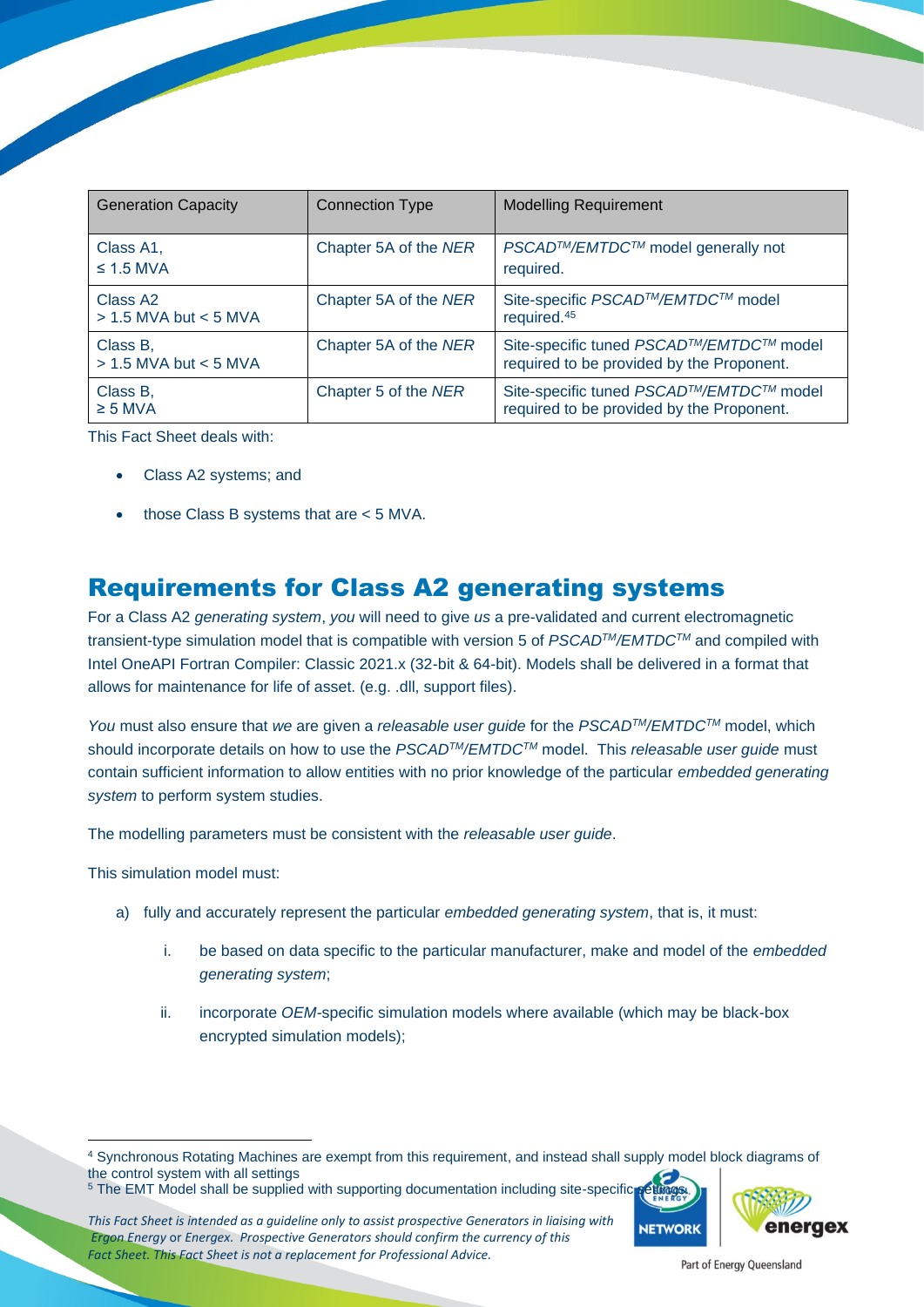- iii. incorporate the particular auxiliary or supporting electrical equipment (including *instrument transformers* and any power plant controllers) that will be installed (as opposed to generic data or assumptions);
- iv. reflect the particular physical arrangement of the *embedded generating system* and its connection to our *distribution system*;
- v. include the *inverter* and power plant control systems complete with the controller block diagrams (so as to explain the operation of the model without compromising the model veracity); and
- vi. include the settings which are to be implemented on site (note that where any conversions are required between the actual *generating system* parameters and those implemented in the model, a mapping table of those conversions should also be provided);
- b) be based on (as appropriate), the most recent preliminary design and, once commissioned, include any applicable updates;
- c) be capable of reflecting the actual performance of the *embedded generating system* under all expected or potential operating conditions;
- d) be suitable for *us* to assess the impact of connecting the *embedded generating system* to *our distribution system* at the *connection point* (including, without limitation, relevant security and stability impacts and to prove control system performance at low *distribution system short circuit ratios*), without compromising the veracity of those simulation models; and
- e) meet the modelling requirements detailed in *AEMO's Power System Model Guidelines*.

#### Requirements for Class B generating systems

For a Class B *generating system* that is less than 5 MVA, *you* will need to give *us* a pre-validated and current electromagnetic transient-type simulation model that is compatible with version 5 of *PSCADTM/EMTDCTM* and compiled with Intel OneAPI Fortran Compiler: Classic 2021.x (32-bit & 64-bit). Models shall be delivered in a format that allows for maintenance for life of asset. (e.g. .dll, support files).

*You* must also ensure that *we* are given a *releasable user guide* for the *PSCADTM/EMTDCTM* model, which should incorporate details on how to use the *PSCADTM/EMTDCTM* model. This *releasable user guide* must contain sufficient information to allow entities with no prior knowledge of the particular *embedded generating system* to perform system studies.

The modelling parameters must be consistent with the *releasable user guide*.

This simulation model must:

- a) fully and accurately represent the particular *embedded generating system*, that is, it must:
	- i. be based on data specific to the particular manufacturer, make and model of the *embedded generating system*;

*This Fact Sheet is intended as a guideline only to assist prospective Generators in liaising with Ergon Energy* or *Energex. Prospective Generators should confirm the currency of this Fact Sheet. This Fact Sheet is not a replacement for Professional Advice.* 



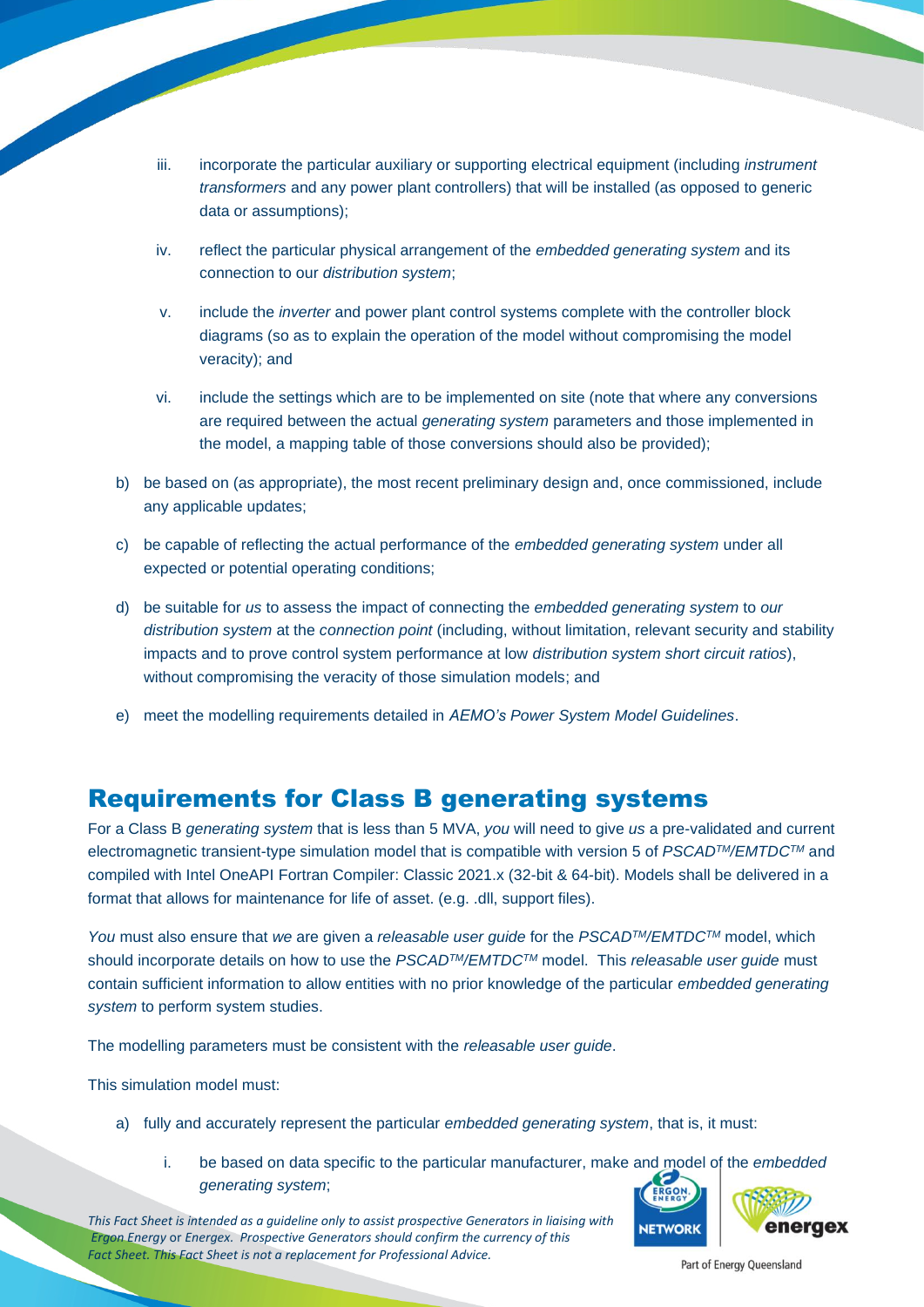- ii. incorporate *OEM*-specific simulation models where available (which may be black-box encrypted simulation models);
- iii. incorporate the particular auxiliary or supporting electrical equipment (including *instrument transformers* and any power plant controllers) that will be installed (as opposed to generic data or assumptions);
- iv. reflect the particular physical arrangement of the *embedded generating system* and its connection to our distribution system;
- v. be appropriately tuned for the minimum *short circuit ratio* expected at the site;
- vi. include the *inverter* and power plant control systems complete with the controller block diagrams (so as to explain the operation of the model without compromising the model veracity); and
- vii. include the settings which are to be implemented on site (note that where any conversions are required between the actual *generating system* parameters and those implemented in the model, a mapping table of those conversions should also be provided);
- b) be based on (as appropriate), the most recent preliminary design and, once commissioned, include any applicable updates;
- c) be capable of reflecting the actual performance of the *embedded generating system* under all expected or potential operating conditions;
- d) be suitable for *us* to assess the impact of connecting the *embedded generating system* to *our distribution system* at the *connection point* (including, without limitation, relevant security and stability impacts and to prove control system performance at low *distribution system short circuit ratios*), without compromising the veracity of those simulation models; and
- e) meet the modelling requirements detailed in *AEMO's Power System Model Guidelines*.

## **Certifications**

*We* also require *you* and the *OEM* to certify:

- a) that the *PSCADTM/EMTDCTM* simulation models are valid for the *embedded generating system*;
- b) the minimum fault level (synchronous and sub-transient) and *short circuit ratio* at which the *embedded generating system* can reliably operate, and what margins of operation are recommended; and
- c) whether the *embedded generating system* is capable of operating down to a minimum *short circuit ratio* of 3.0 at the *connection point*.

#### Measurement results



*This Fact Sheet is intended as a guideline only to assist prospective Generators in liaising with Ergon Energy* or *Energex. Prospective Generators should confirm the currency of this Fact Sheet. This Fact Sheet is not a replacement for Professional Advice.*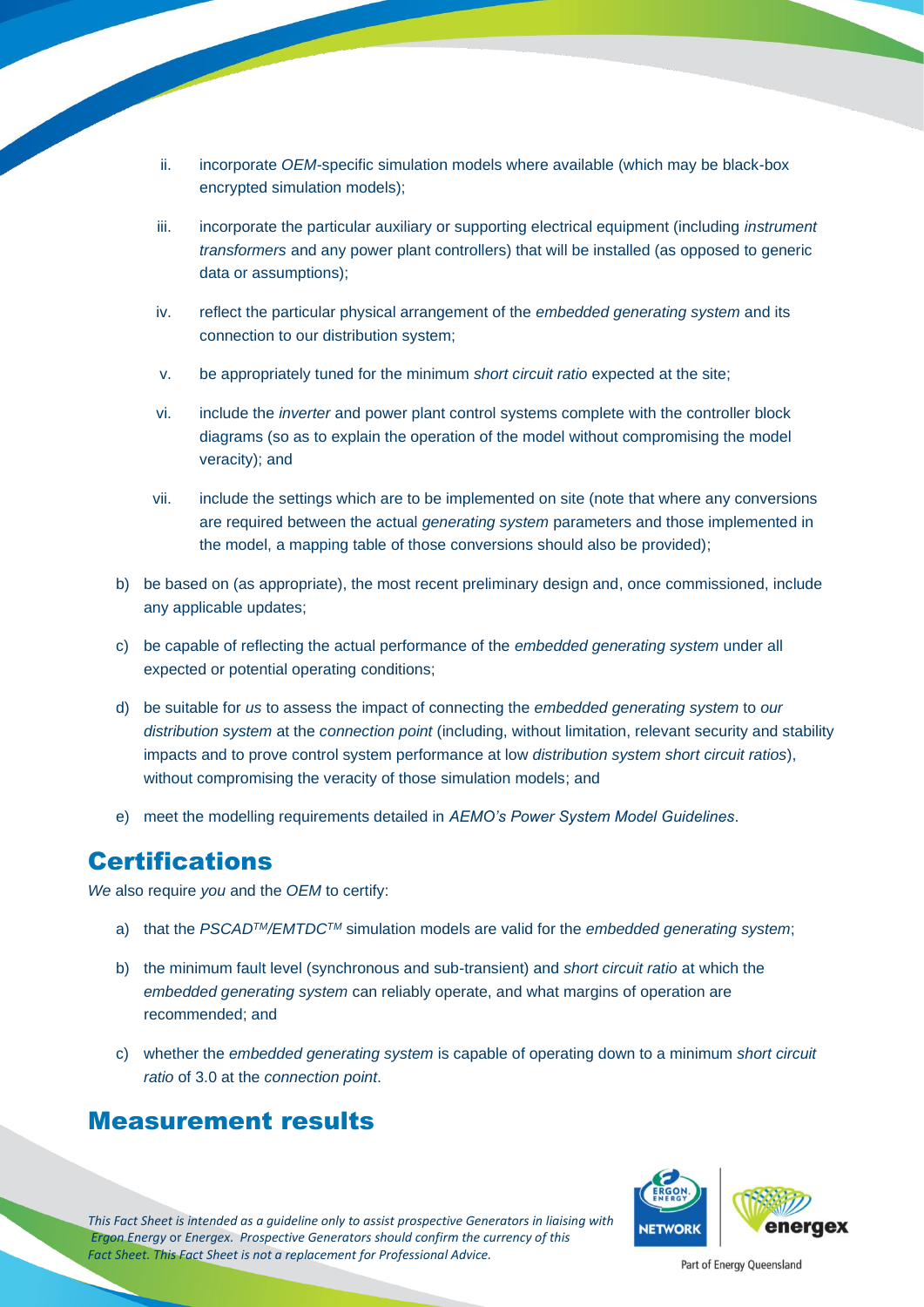For a Class B *generating system*, *we* may also ask *you* to give *us* measurement results (from an equivalent facility and plant performance from other installations with similar network fault level and *X/R ratio*  characteristics, laboratory tests, *HiL*, etc.) confirming:

- a) the validity of the *PSCADTM/EMTDCTM* simulation model vs the *HiL* simulation model; and
- b) where no other equivalent installation or laboratory test measurement results are available to assess system performance at the proposed fault levels, *X/R ratio* and *system strength* characteristics experienced in the relevant part of the *distribution system*, then *HiL* testing must be undertaken.

These tests must, where requested by *us* or any other relevant *Network Service Provider*, include the following:

- a) **(test set 1)** three phase, two phase to ground and phase to ground faults close to the *connection point* simulated with a low fault impedance (approx. 5 ohms) and clearing time of 430 ms;
- b) **(test set 2)** three phase, two phase to ground and phase to ground faults close to the *connection point* simulated with a high fault impedance (approx. 50 ohms) and clearing time of 430 ms;
- c) undertaking test sets 1-2 at  $P_{\text{max}}$  and  $P_{\text{min}}$  respectively and  $Q_{\text{max}}$  (lagging) and  $Q_{\text{min}}$  (leading) respectively;
- d) a check of the response by changing  $P_{ref}$  from approximately 10-20% to approximately 80-90%;
- e) a check of the response by changing  $V_{ref}$  by  $\pm 5\%$  at  $P_{max}$  and  $P_{min}$  respectively;
- f) a check of the high voltage ride through (HVRT) response as per S5.2.5.4 of the *NER* for Q<sub>max</sub> (lagging) and Q<sub>min</sub> (leading) at 100% P<sub>max</sub>;
- g) injection of different rates of change of *frequency* or angle jump to assess the phase lock loop sensitivity (±4 Hz/sec. for 0.25 s, ±1 Hz/s for the remainder of the time until the *frequency* reaches 52 Hz or 47 Hz); and
- h) testing to demonstrate the capability of the *embedded generating system* to remain *connected* in accordance with S5.2.5.6 of the *NER* (that is, during times when the harmonic *voltage* distortion, *voltage* fluctuation and *voltage* unbalance conditions reach levels specified by the compatibility levels in S5.1a.5, S5.1a.6 and S5.1a.7 of the *NER*.

#### **Further Information<sup>6</sup>**

The following reference documents may provide additional helpful information:

- STNW1175 Standard for High Voltage EG Connections
- Under 5MVA Application Checklist Class A2

*This Fact Sheet is intended as a guideline only to assist prospective Generators in liaising with Ergon Energy* or *Energex. Prospective Generators should confirm the currency of this Fact Sheet. This Fact Sheet is not a replacement for Professional Advice.* 



<sup>&</sup>lt;sup>6</sup> The documents referenced in this section can be found by searching STNW1175, checklist class A2, or checklist class B at [https://www.ergon.com.au](https://www.ergon.com.au/) or [https://www.energex.com.au](https://www.energex.com.au/)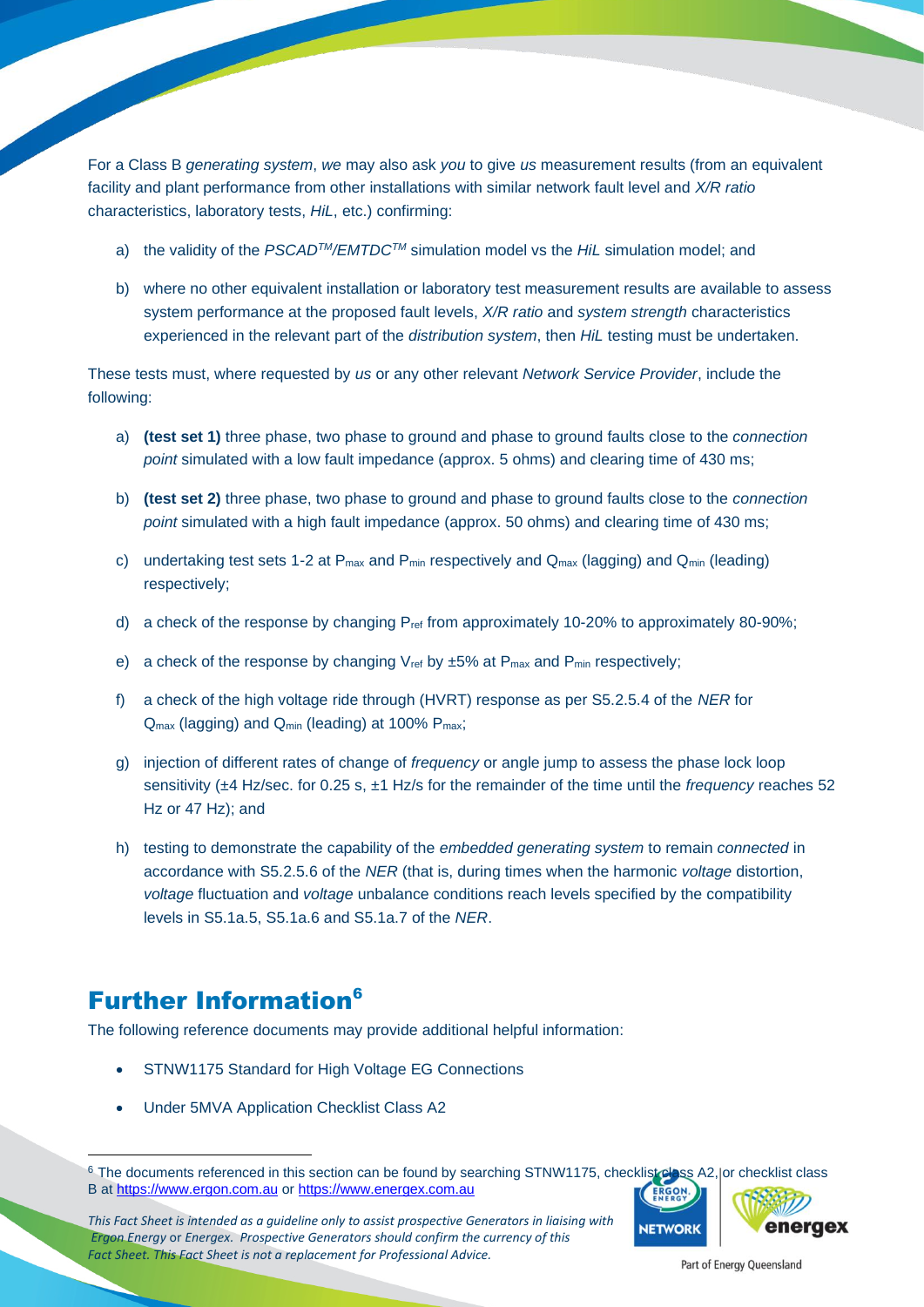• Under 5MVA Application Checklist Class B

Prospective *Non-Registered Embedded Generators* may contact their *Project Sponsor* to obtain further specific information.

### **Glossary**

Any terms that are used, but not defined, in this Fact Sheet have the meaning given to them in the *NER*.

*AEMO or Australian Energy Market Operator:* The agency responsible for the day to day management of wholesale and retail energy market operations and emergency management protocols for the *NEM*, on-going *NEM* development required to incorporate new rules, infrastructure and participants, and long-term *NEM* planning through demand forecasting data and scenario analysis.

*asynchronous plant* includes asynchronous *generating units* and dynamic *reactive power* support plant that uses phase-locked loops (for example, *static VAR compensators* and *STATCOMs*);

*connection point:* The physical point at which the *embedded generating system* will be *connected* to *Ergon Energy's* or *Energex's distribution system*;

*detailed response* means the relevant "detailed response" (as that term is defined in rule 5.3A.2(a) of the *NER*);

*distribution system:* The distribution system (as that term is defined in the *NER*) owned and operated by *Ergon Energy*.

*embedded generating system:* The *generating system* to be *connected* to the *distribution system*.

*Ergon Energy:* In this Fact Sheet, refers to Ergon Energy Corporation Limited as a *Local Network Service Provider*.

*Energex:* In this Fact Sheet, refers to Energex Limited as a *Local Network Service Provider*.

*GPS Compliance Assessment and R2 Model Validation Test Plan* means *AEMO's* document entitled: "GPS Compliance Assessment and R2 Model Validation Test Plan Template for power electronic interfaced nonsynchronous generation technologies", published to facilitate the processes referred to in rules 5.8.4 and S5.2.4(d) of the *NER*;

*HiL* means hardware-in-the-loop simulation;

*inverter* means a device that uses semiconductor devices to transfer power between a direct current (DC) source or load and an alternating current (AC) source or load;

*LNSP or Local Network Service Provider:* A *Network Service Provider* within a local geographical area, which has the relevant jurisdictional authority (such as *Ergon Energy* or *Energex*).

*NEM: National Electricity Market:* The wholesale electricity market operating in relation to the interconnected electricity network in Queensland, NSW, ACT, Tasmania, Victoria and South Australia.



*This Fact Sheet is intended as a guideline only to assist prospective Generators in liaising with Ergon Energy* or *Energex. Prospective Generators should confirm the currency of this Fact Sheet. This Fact Sheet is not a replacement for Professional Advice.*